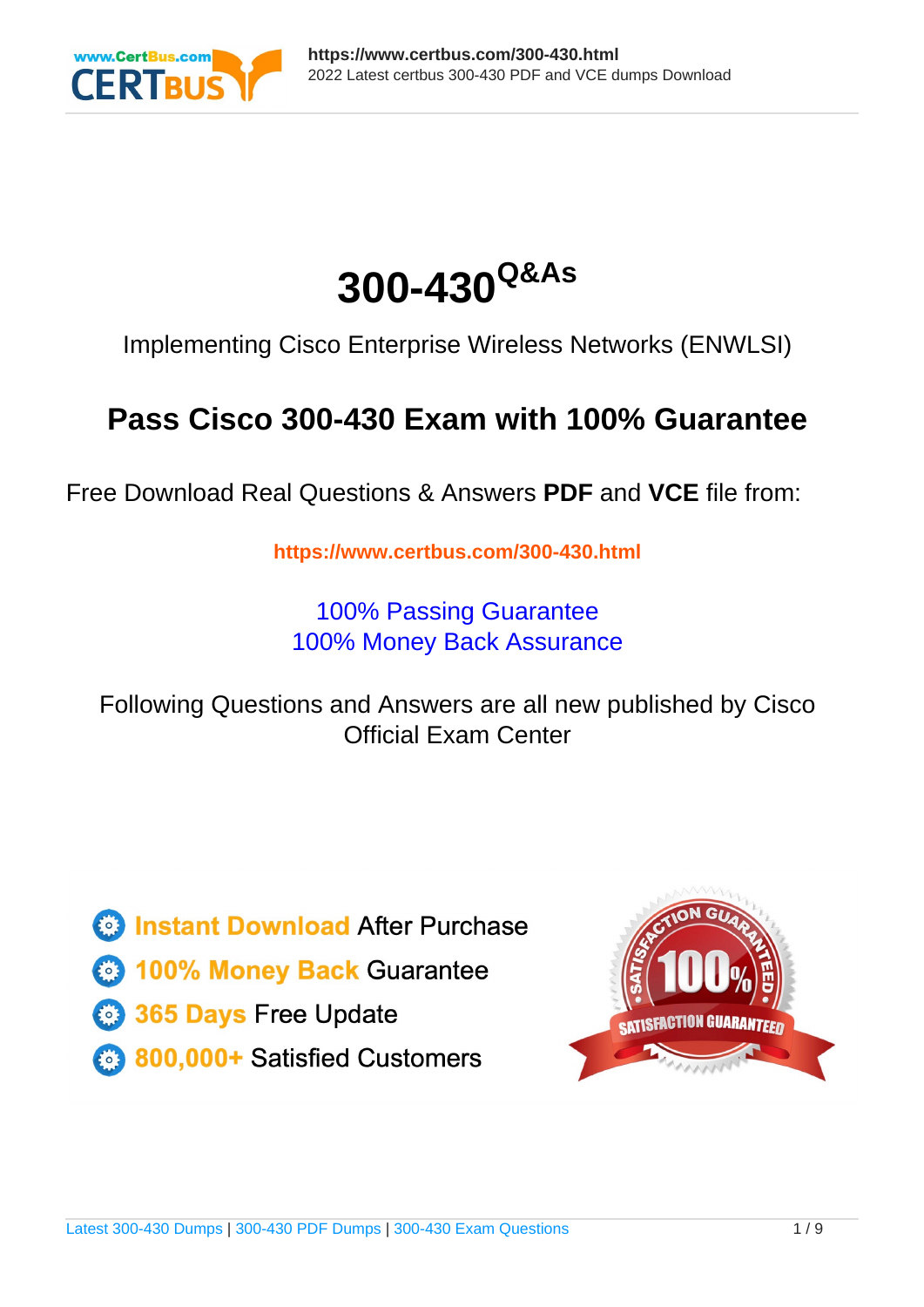

#### **QUESTION 1**

ALLAR A network engineer must segregate all iPads on the guest WLAN to a separate VLAN.

How does the engineer accomplish this task without using Cisco ISE?

- A. Enable RADIUS DHCP profiling on the WLAN.
- B. Create a local policy on the WLC.
- C. Use an mDNS profile for the iPad device.
- D. Use 802.1x authentication to profile the devices

Correct Answer: B

#### **QUESTION 2**

What is the default IEEE 802.1x AP authentication configuration on a Cisco Catalyst 9800 Series Wireless Controller?

- A. EAP-PEAP with 802.1x port authentication
- B. EAP-TLS with 802.1x port authentication
- C. EAP-FAST with CAPWAP DTLS + port authentication
- D. EAP-FAST with CAPWAP DTLS
- Correct Answer: C

https://www.cisco.com/c/en/us/td/docs/wireless/controller/ewc/1612/configguide/ewc\_cg\_16\_12/802\_1x\_support.pdf

#### **QUESTION 3**

What is the maximum time range that can be viewed on the Cisco DNA Center issues and alarms page?

- A. 3 hours
- B. 24 hours
- C. 3 days
- D. 7 days
- Correct Answer: D
- (7 Days is the max, you can select)

https://www.cisco.com/c/en/us/td/docs/cloud-systems-management/network-automation-and-management/dna-center-a ssurance/1-2-10/b\_cisco\_dna\_assurance\_1\_2\_10\_ug/b\_cisco\_dna\_assurance\_1\_2\_10\_ug\_chapter\_01101.html#task\_ e1s\_qn2\_ycb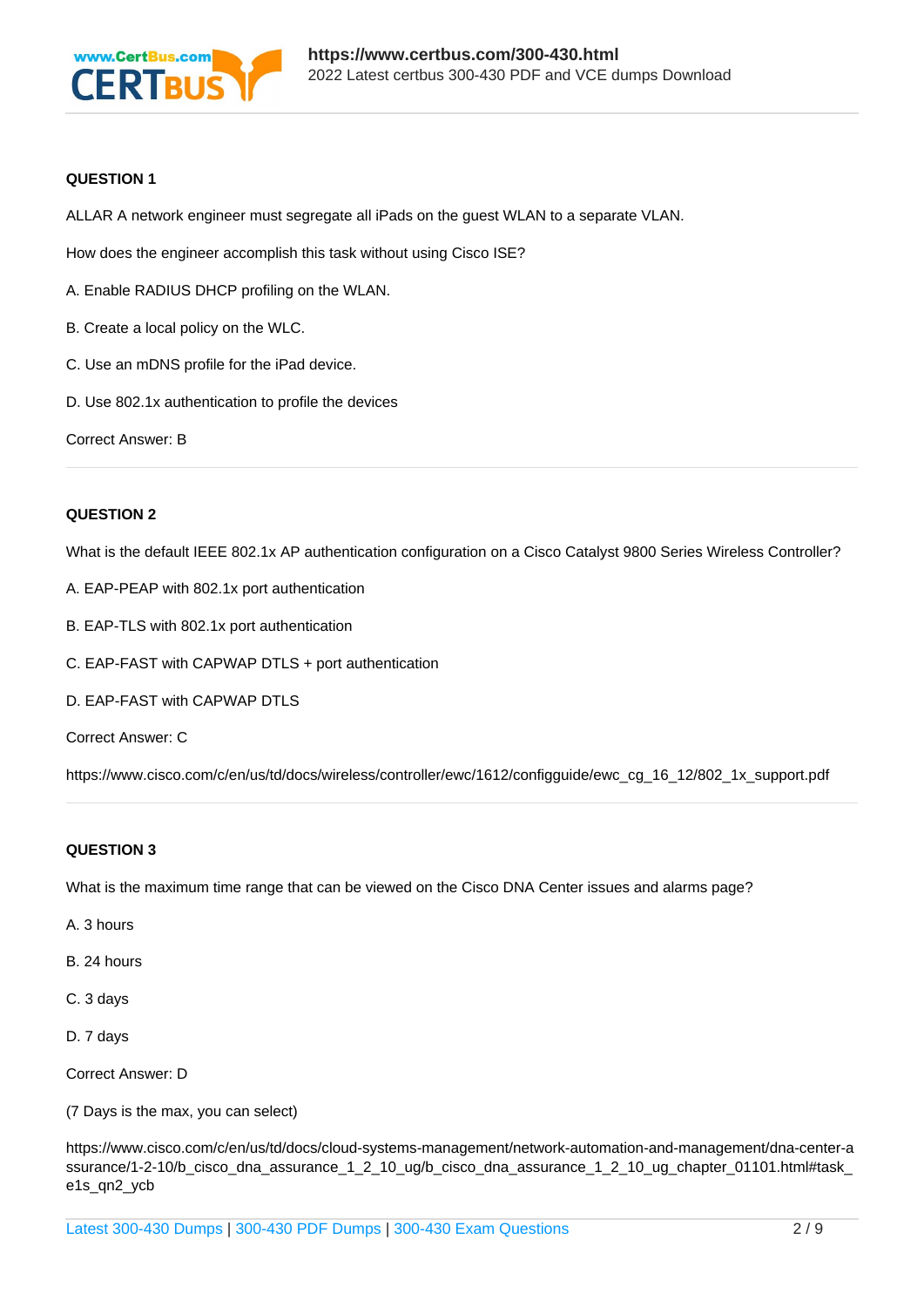

#### **QUESTION 4**

In a Cisco WLAN deployment, it is required that all APs from branch 1 remain operational even if the control plane CAPWAP tunnel is down because of a WAN failure to headquarters.

Which operational mode must be configured on the APs?

- A. Disconnected
- B. Connected
- C. Lightweight
- D. Standalone
- Correct Answer: D

#### **QUESTION 5**

An engineer just added anew MSE to Cisco Prime Infrastructure and wants to synchronize the MSE with the Cisco 5520 WLC, which is located behind a firewall in a DMZ. It is noticed that NMSP messages are failing between the two devices. Which traffic must be allowed on the firewall to ensure that the MSE and WLC can communicate using NMSP?

- A. TCP 1613
- B. UDP 16113
- C. TCP 16113
- D. UDP 1613

Correct Answer: C

#### **QUESTION 6**

Refer to the exhibit.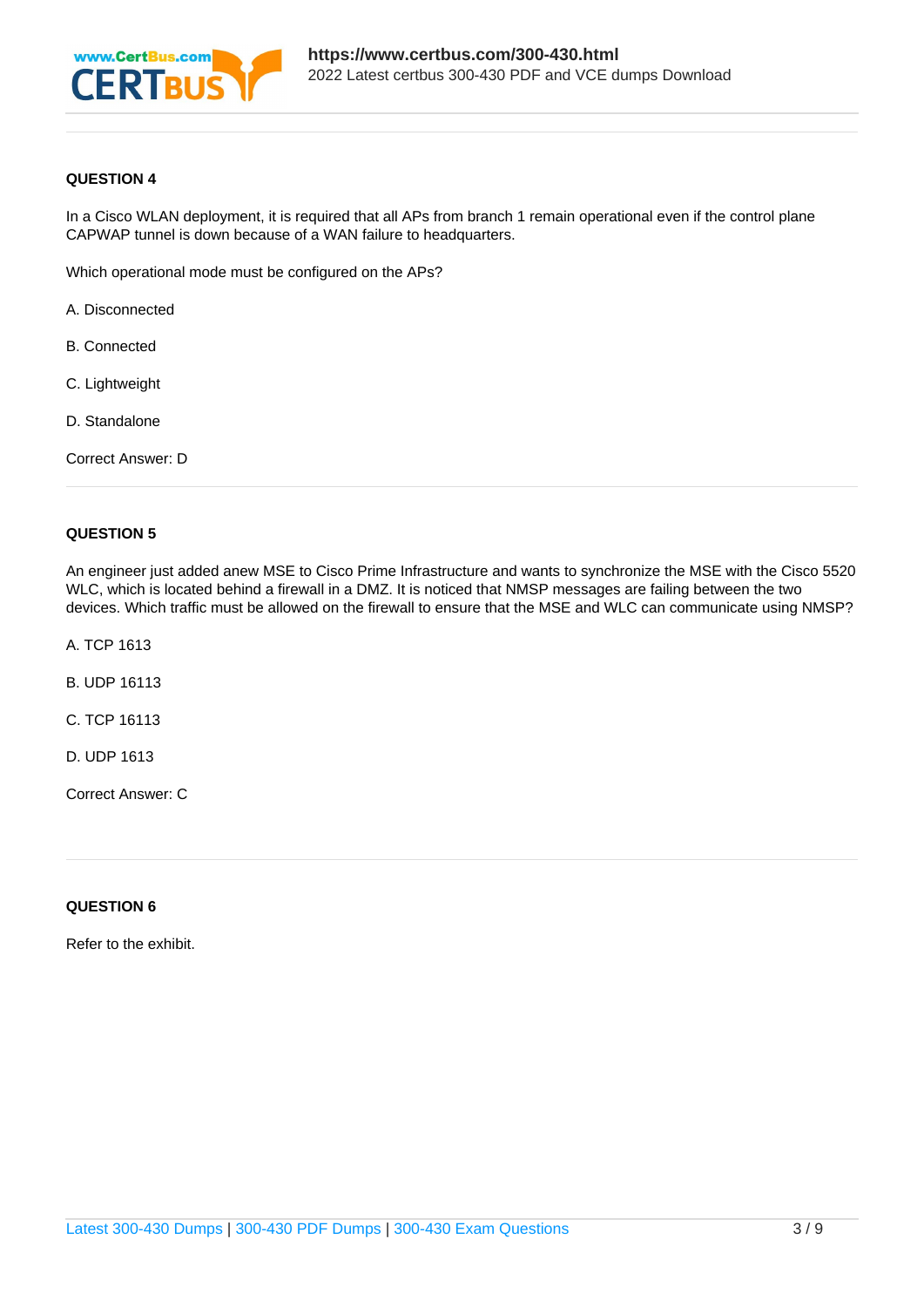



An engineer must connect a fork lift via a WGB to a wireless network and must authenticate the WGB certificate against the RADIUS server. Which three steps are required for this configuration? (Choose three.)

- A. Configure the certificate, WLAN, and radio interface on WGB.
- B. Configure the certificate on the WLC.
- C. Configure WLAN to authenticate using ISE.
- D. Configure the access point with the root certificate from ISE.
- E. Configure WGB as a network device in ISE.
- F. Configure a policy on ISE to allow devices to connect that validate the certificate.

Correct Answer: ACF

https://mrncciew.com/2018/05/25/wgb-with-peap/

#### **QUESTION 7**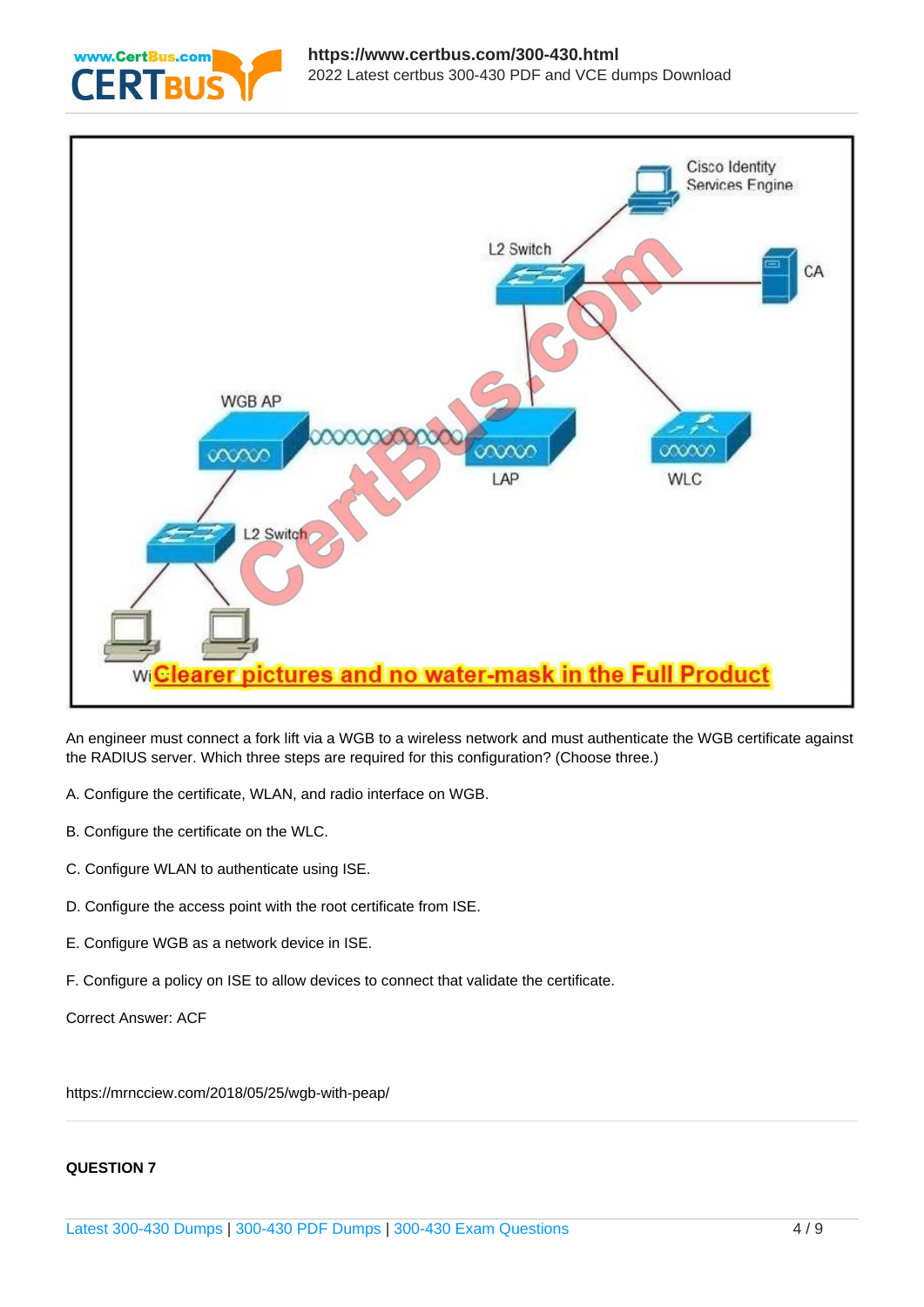

| <b>Cisco MSE Model</b>                                          | Location    | wIPS      |
|-----------------------------------------------------------------|-------------|-----------|
| MSE 3365 (physical appliance)                                   | 5000<br>APs | 10000 APs |
| MSE 3355 (physical appliance)                                   | 2500 APs    | 6000 APs  |
| <b>High-End MSE virtual appliance (vMSE)</b>                    | 5000 APs    | 10000 APs |
| Standard vMSE                                                   | 2500 APs    | 6000 APs  |
| Low-[Clearer pictures and no water-mask in the Full Product APs |             |           |

A Cisco CMX 3375 appliance on the 10.6.1 version code counts duplicate client entries, which creates wrong location analytics. The issue is primarily from iOS clients with the private MAC address feature enabled. Enabling this feature requires an upgrade of the Cisco CMX 3375 appliance in a high availability pair to version 10.6.3. SCP transfers the Cisco CMX image, but the upgrade script run fails. Which configuration change resolves this issue?

A. Upgrade the high availability pair to version 10.6.2 image first and then upgrade to version 10.6.3.

B. Save configuration and use the upgrade script to upgrade the high availability pair without breaking the high availability.

C. Break the high availability using the cmxha config disable command and upgrade the primary and secondary individuality.

D. Run root patch to first upgrade to version 10.6.2 and then migrate to version 10.6.3.

Correct Answer: C

https://www.cisco.com/c/en/us/support/docs/availability/high-availability/213664-configure-cmx-high-availability.html

#### **QUESTION 8**

Which statement about the VideoStream/Multicast Direct feature is true?

A. IP multicast traffic is reliable over WLAN by default as defined by the IEEE 802.11 wireless multicast delivery mechanism.

B. Each VideoStream client acknowledges receiving a video IP multicast stream.

C. It converts the unicast frame to a multicast frame over the air.

D. It makes the delivery of the IP multicast stream less reliable over the air, but reliable over Ethernet.

Correct Answer: B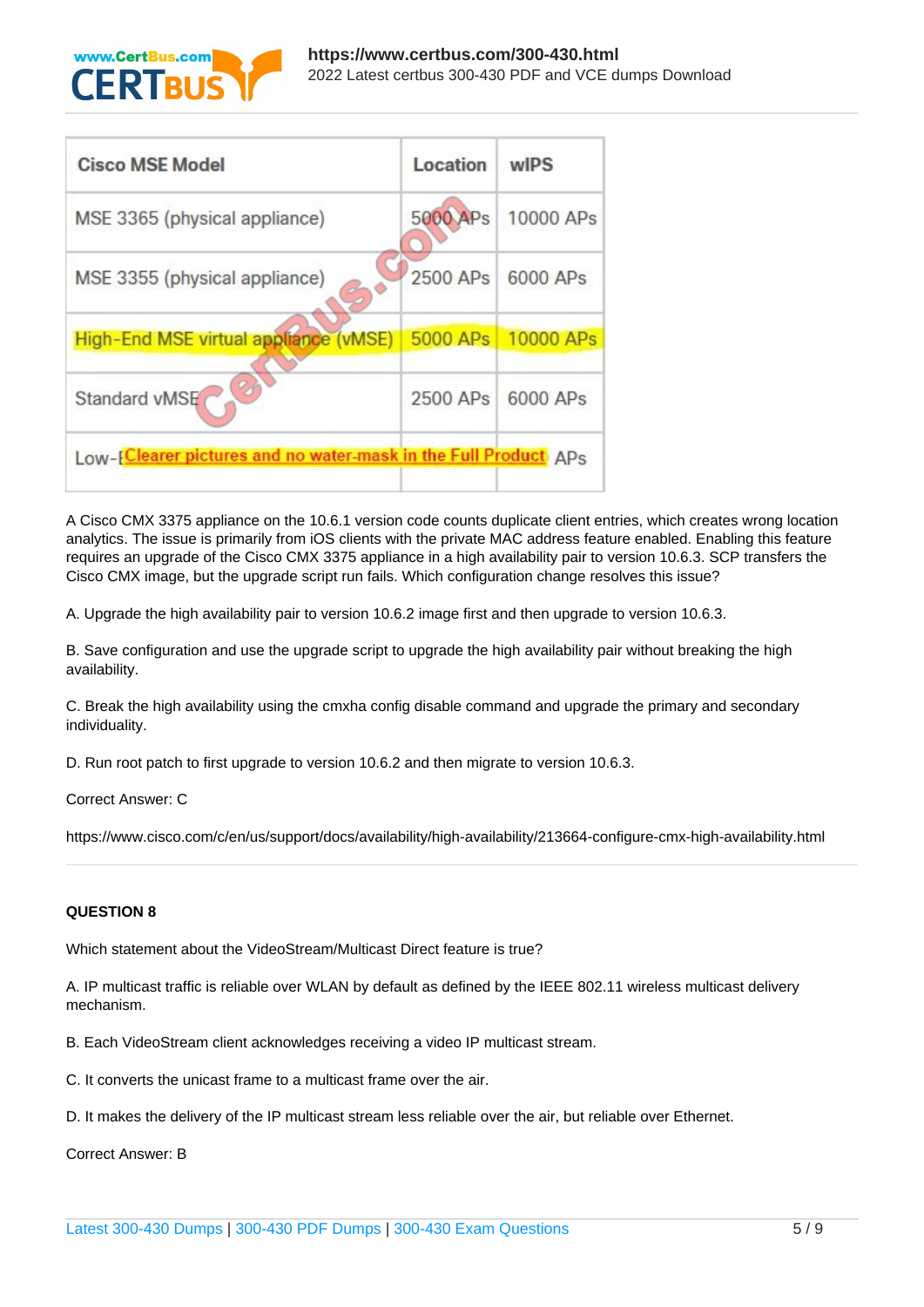

The Media Stree Clearer®pictures®and®no®water=mask®invthe®Full®Product cast frame over the air. Each Meula otrea receiving a video iP righticast stream

#### **QUESTION 9**

After looking in the logs, an engineer notices that RRM keeps changing the channels for non-IEEE 802. 11 interferers. After surveying the area, it has been decided that RRM should not change the channel. Which feature must be enabled to ignore non-802.11 interference?

- A. Avoid Cisco AP Load
- B. Avoid Persistent Non-WIFI Interference
- C. Avoid Foreign AP Interference
- D. Avoid Non-802. 11 Noise

Correct Answer: B

Check the Avoid Non-802.11a (802.11b) Noise check box to cause the controller\\'s RRM algorithms to consider noise (non-802.11 traffic) in the channel when assigning channels to lightweight access points, or uncheck it to disable this feature. For example, RRM may have access points avoid channels with significant interference from nonaccess point sources, such as microwave ovens. The default value is selected. Check the Avoid Persistent Non-WiFi Interference check box to configure the controller to stop ignoring persistent non-Wi-Fi interference in new channel calculation. The persistent non-Wi-Fi interference is considered during the metric calculation for channels.

https://www.cisco.com/c/en/us/td/docs/wireless/controller/9800/configure-guide/b\_wi\_16\_10\_cg/radio-resourcemanagement.html

https://www.cisco.com/c/en/us/td/docs/wireless/controller/8-6/config-guide/b\_cg86/radio\_resource\_management.html

#### **QUESTION 10**

A network engineer has been hired to perform a new MSE implementation on an existing network. The MSE must be installed in a different network than the Cisco WLC. Which configuration allows the devices to communicate over NMSP?

- A. Allow UDP/16113portonthe central switch.
- B. Allow TCP/16666 port on the router.
- C. Allow TCP/16113 port on the firewall.
- D. Allow UDP/16666 port on the VPN router.

Correct Answer: C

https://www.cisco.com/en/US/docs/wireless/mse/3350/6.0/CAS/configuration/guide/msecg\_ch4\_CAS.html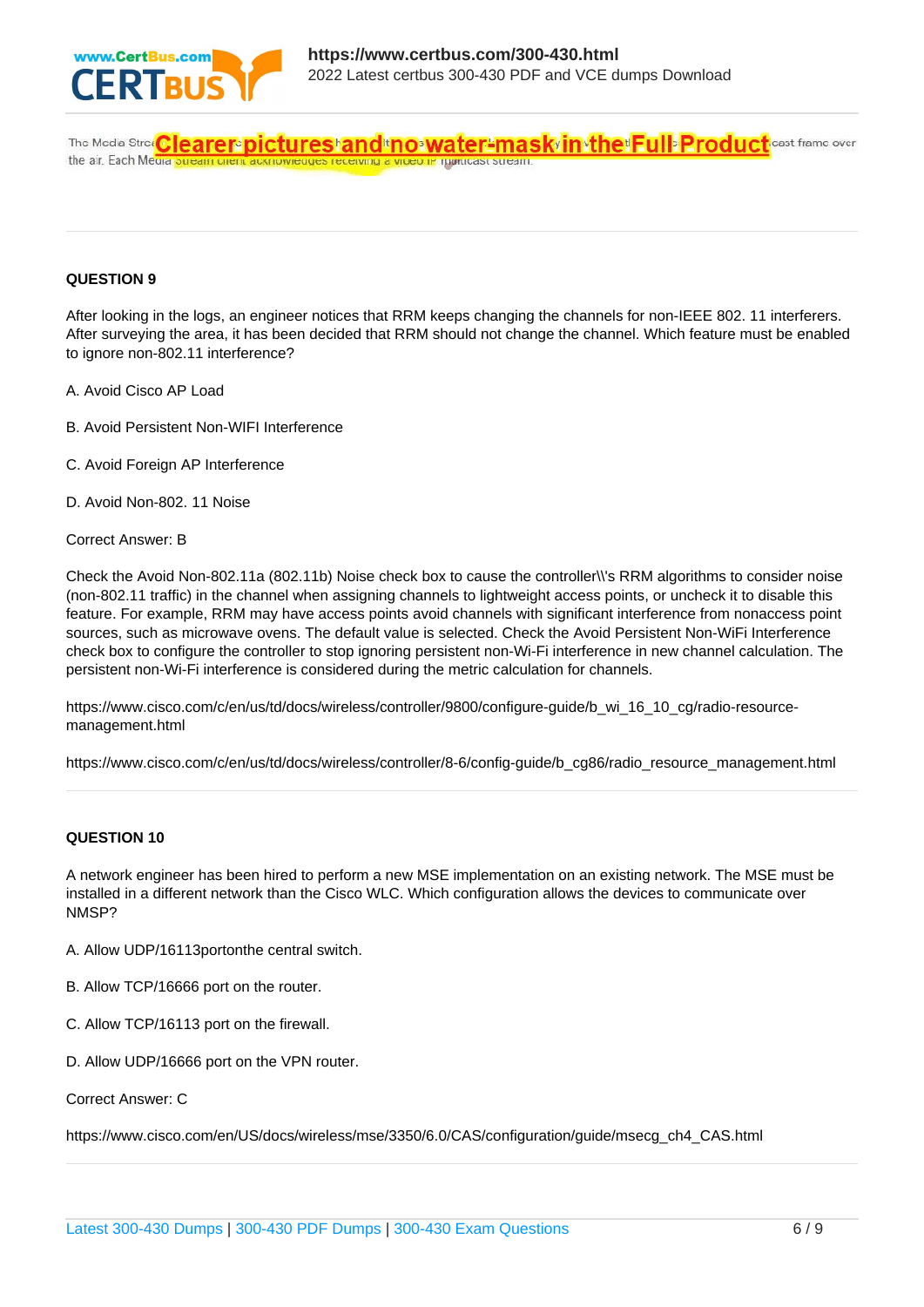

#### **QUESTION 11**

An engineer has implemented 802.1x authentication on the wireless network utilizing the internal database of a RADIUS server. Some clients reported that they are unable to connect. After troubleshooting, it is found that PEAP authentication is failing. A debug showed the server is sending an Access-Reject message. Which action must be taken to resolve authentication?

- A. Use the user password that is configured on the server.
- B. Disable the server certificate to be validated on the client.
- C. Update the client certificate to match the user account.
- D. Replace the client certificates from the CA with the server certificate.

Correct Answer: B

https://www.cisco.com/en/US/docs/security/ise/1.0/user\_guide/ise10\_troubleshooting.html

#### **QUESTION 12**

Which three properties are used for client profiling of wireless clients? (Choose three.)

- A. HTTP user agent
- B. DHCP
- C. MAC OUI
- D. hostname
- E. OS version
- F. IP address

Correct Answer: ABC

Reference: https://www.cisco.com/c/en/us/td/docs/wireless/controller/technotes/7-5/NativeProfiling75.html

#### **QUESTION 13**

All APs are receiving multicast traffic, instead of only the APs that need it. What is the cause of this problem?

- A. The multicast group includes all APs
- B. The wrong multicast address was used
- C. The multicast group is assigned the wrong VLAN
- D. Multicast IGMP snooping is not enabled

#### Correct Answer: D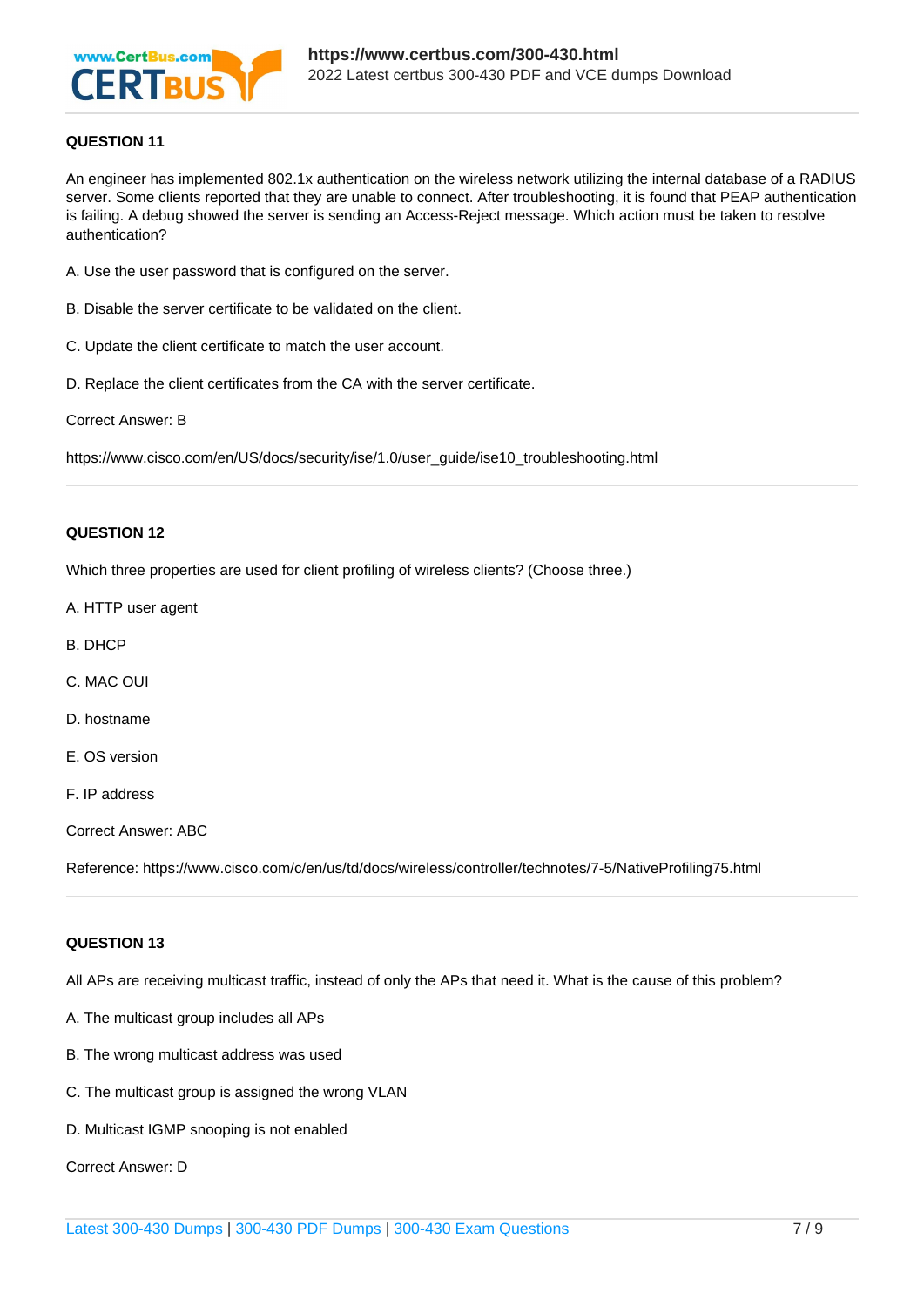

https://www.cisco.com/c/en/us/td/docs/wireless/controller/74/configuration/guides/consolidated/b\_cg74\_CONSOLIDATE D/b\_cg74\_CONSOLIDATED\_chapter\_01011.html

#### **QUESTION 14**

An engineer is setting up a WLAN to work with a Cisco ISE as the AAA server. The company policy requires that all users be denied access to any resources until they pass the validation. Which component must be configured to achieve this stipulation?

A. AAA override

- B. preauthentication ACL
- C. WPA2 passkey

D. CPU ACL

```
Correct Answer: A
```
http://mvwxiscoxom\\'c/en/us/support/docs/wjreless-rnobility/wlan-security/71978-acl-wic.pdf

#### **QUESTION 15**

What is the difference between PIM sparse mode and PIM dense mode?

- A. Sparse mode supports only one switch. Dense mode supports multiswitch networks.
- B. Sparse mode floods. Dense mode uses distribution trees.
- C. Sparse mode uses distribution trees. Dense mode floods.
- D. Sparse mode supports multiswitch networks. Dense mode supports only one switch.

Correct Answer: C

Clearer pictures and no water-mask in the Full Product PIM dense mode (PIM-DM) uses a push model to flood multicast traffic

https://www.cisco.com/c/en/us/td/docs/ios-xml/ios/ipmulti\_pim/configuration/xe-16/imc-pim-xe-16-book/ imc-techoview.html

[Latest 300-430 Dumps](https://www.certbus.com/300-430.html) [300-430 PDF Dumps](https://www.certbus.com/300-430.html) [300-430 Exam Questions](https://www.certbus.com/300-430.html)